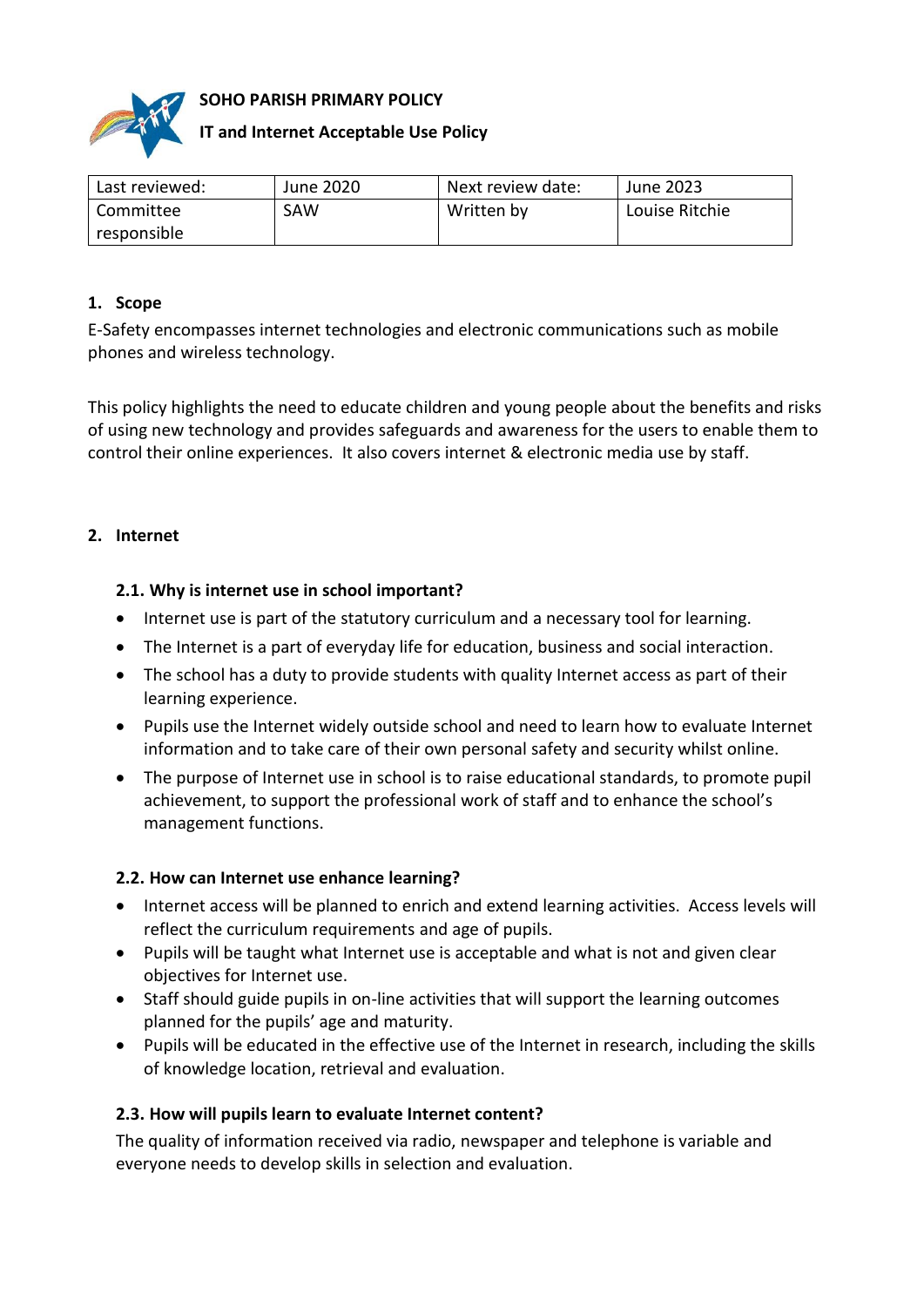- The school will ensure that the use of Internet-derived materials by staff and pupils complies with copyright law. Pupils will be taught to acknowledge the source of information used and to respect copyright when using Internet material in their own work.
- Pupils should be taught to be critically aware of the materials they read and shown how to validate information before accepting its accuracy.

# **3. Managing Information Systems**

## **3.1. IS Security**

## **Internet Filtering**

- The school works in partnership with our Internet Service Provider (LGfL) to ensure systems to protect pupils are reviewed and improved.
- LGfL provides a comprehensive web filtering service in support of schools' safeguarding responsibilities. Inappropriate sites are blocked, all use of the Internet is monitored and can be traced by IP address and authenticated USO username

# **System security**

- Virus protection is installed and maintained by our technical support provider (currentlyAdept) and updated regularly.
- Security strategies will be discussed with the LA, particularly where a wide area network connection is being planned.
- Administration rights, including permission to install software, is managed using a hierarchical system by our technical support provider

## **Data protection**

- Personal data sent over the Internet will be encrypted or otherwise secured. Personal data should be password protected if sent outside the school lgfl email network.
- Use of portable media such as floppy disks, memory sticks and CD-ROMs is no longer permitted.
- Unapproved system utilities and executable files will not be allowed in pupils' work areas or attached to e-mail.
- Files held on the school's network are backed-up remotely daily.
- The IT lead / network manager will ensure that the system has the capacity to take increased traffic caused by Internet use.
- Pupil data including photographs is held as long as the school is required to process it and destroyed by the term following the pupil being taken off roll. Certain photographs or pieces of work can be kept where the subject is anonymous or special permission has been granted by the pupil's parent (e.g. for showcase work).

## **3.2. E-mail**

- Pupils may only use approved e-mail accounts on the school system (LGfL with a school alias, e.g. **@sohoparish.co.uk** )
- Teachers will monitor any mail sent by children in their class to ensure that the email is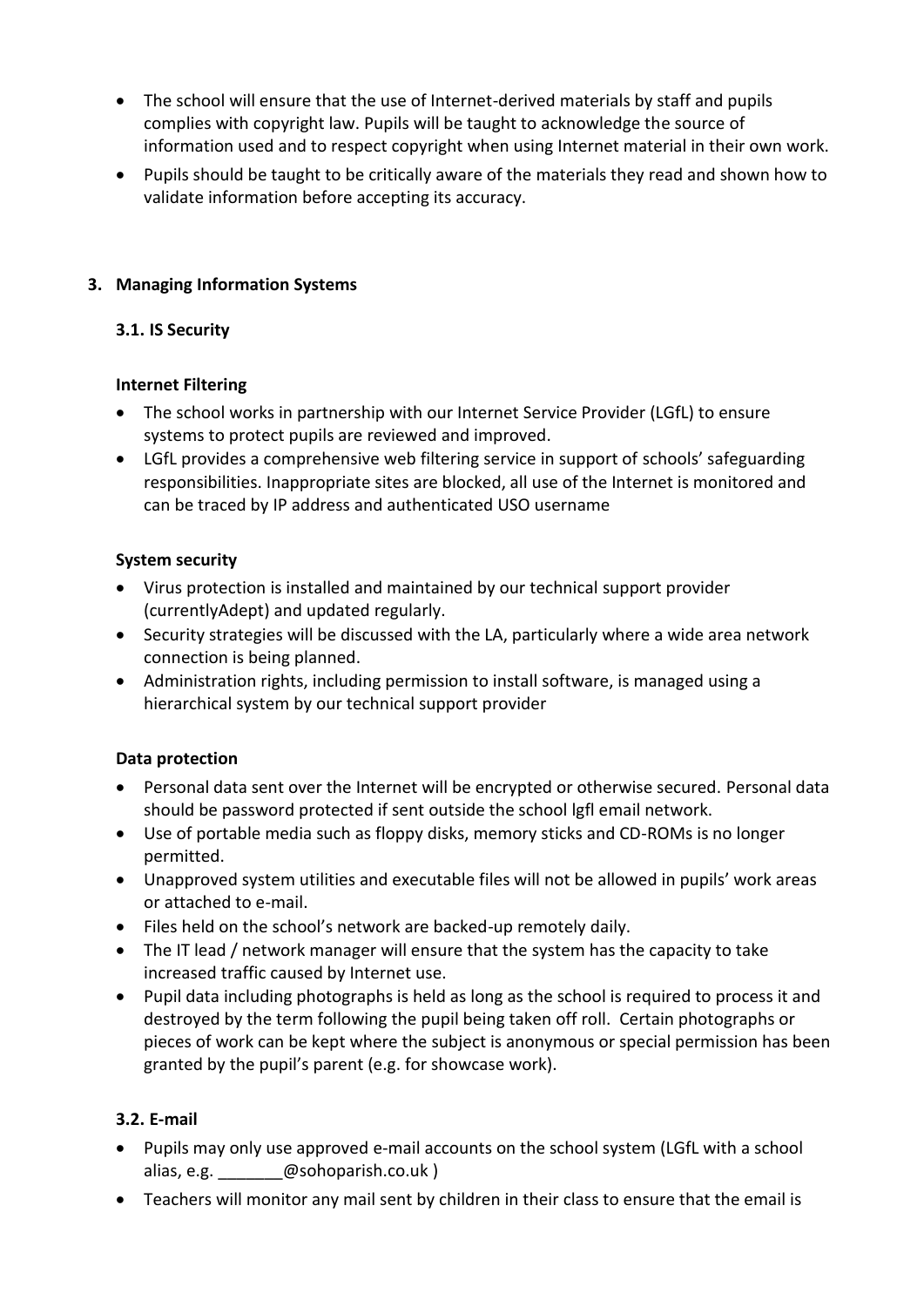being used responsibly.

- Pupils must immediately tell a teacher if they receive offensive e-mail.
- If pupils' accounts have been set up to allow them to communicate with email addresses outside their own class community, they must not reveal details of themselves or others in e-mail communication, such as address or telephone number, or arrange to meet anyone.
- Access in school to pupils' external personal e-mail accounts is not allowed.
- E-mail sent to an external organisation should be written carefully and authorised before sending, in the same way as a letter written on school headed paper.
- The forwarding of chain letters is not permitted.

## **3.3. Published content - website**

- We use our school website as well as a variety of social networks to celebrate pupils work and achievements, promote the school, post news of events and publish resources for projects.
- Social networks may be either public (such as Twitter, Facebook) or closed (such as ParentMail).
- In all cases access to publishing rights will be strictly controlled by the IT lead. Although the IT lead and Headteacher will take overall editorial responsibility for ensuring that content is accurate and appropriate, staff given permission to publish on the website or social networks should follow the school's guidelines for publication.
- The point of contact on the Web site is the school address, school e-mail and telephone number. Staff or pupils' home information will not be published.
- The copyright of all material must be held by the school, or be attributed to the owner where permission to reproduce has been obtained.

## **3.4. Publishing pupils' images/videos**

- Photographs published online that include pupils will be selected carefully to portray them in a positive light and will not enable individual pupils to be clearly linked with their full name.
- Written permission from parents or carers will be obtained before photos/videos of pupils are published electronically. This is done via a one-time form which parents sign when they arrive at the school. Please see our Use of Images Consent Form.

## **3.5. Use of newsgroups / Chatrooms**

 Children are not normally permitted to access newsgroups or chat rooms except where the class teacher deems it educationally valuable, in which case all access will be carefully monitored.

# **3.6. Use of social media**

- Parents and teachers need to be aware that the Internet has emerging online spaces and social networks which allow individuals to publish unmediated content.
- Social networking sites can connect people with similar or even very different interests. Users can be invited to view personal spaces and leave comments, over which there may be limited control.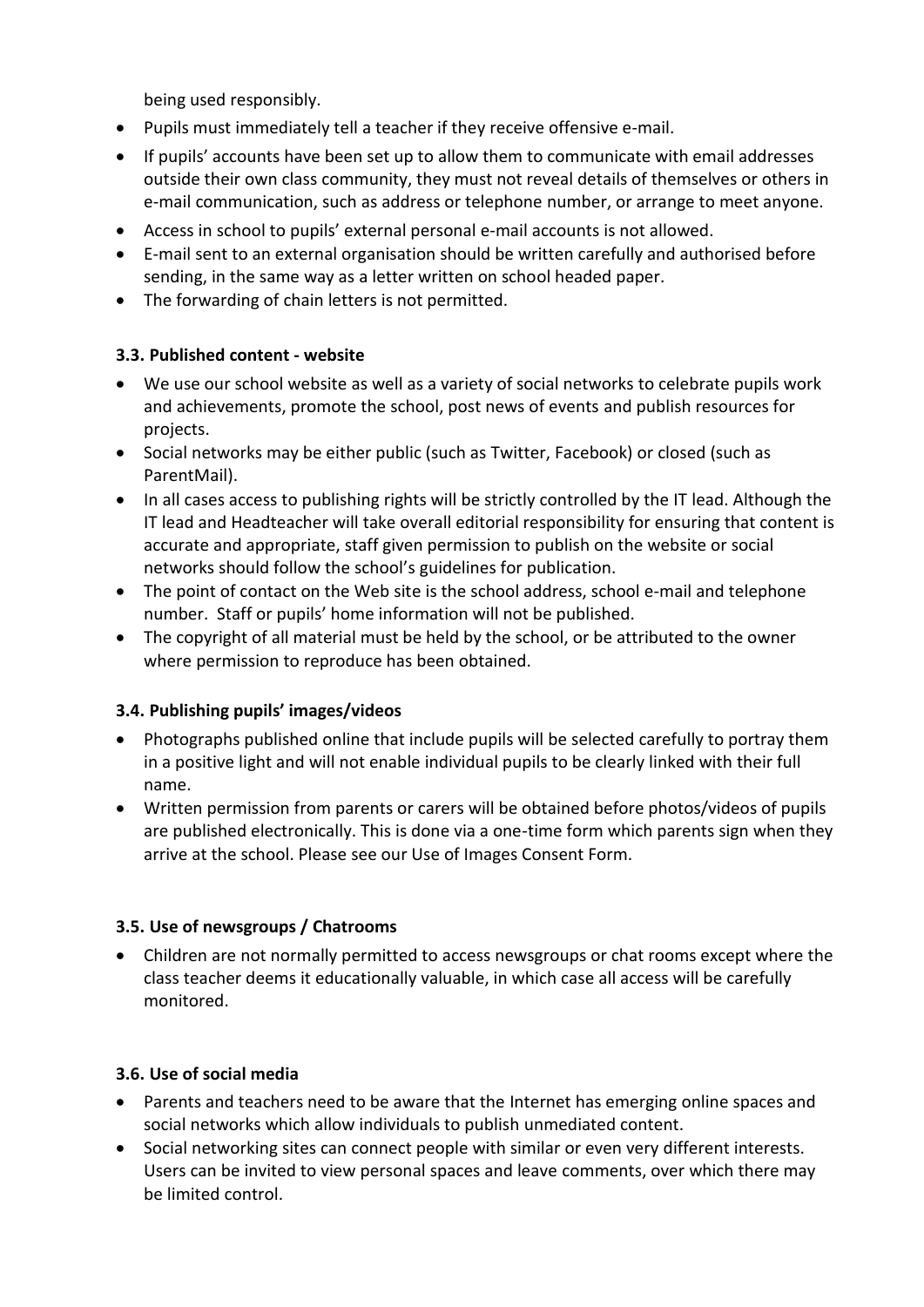- Pupils should be encouraged to think about the ease of uploading personal information, the associated dangers and the difficulty of removing an inappropriate image or information once published.
- No member of staff should use social networking sites or personal publishing sites to communicate with students, past or present.
- Staff need to be aware of the importance of considering the material they post, ensuring profiles are secured and how publishing unsuitable material may affect their professional status. Examples include: blogs, wikis, social networking, forums, bulletin boards, multiplayer online gaming, chatrooms, instant messenger and many others.
- Teachers should consider carefully any references to their working lives on any social media to ensure that they uphold the highest professional standards and that their private interests do not conflict with their public duty.
- The school will control access to social media and social networking sites.
- Pupils will be advised never to give out personal details of any kind which may identify them and / or their location. Examples would include real name, address, mobile or landline phone numbers, school attended, IM and email addresses, full names of friends/family, specific interests and clubs etc.
- Pupils are advised not to publish specific and detailed private thoughts, especially those that may be considered threatening, hurtful or defamatory.
- Pupils will be advised not to place personal photos on any social network space. They should consider how public the information is and consider using private areas. Advice should be given regarding background detail in a photograph which could identify the student or his/her location.
- Staff are advised not to run social network spaces for pupil use on a personal basis.

## **4. Managing hardware technology**

## **4.1. Emerging technologies**

Emerging technologies will be examined for educational benefit and a risk assessment will be carried out before use in school is allowed.

## **4.2. Portable electronic devices**

## **4.2.1. School devices**

Use of school iPads and other mobile devices are managed in a similar way to fixed assets – i.e. all content will be overseen by the school leadership, IT lead and technical support provider and pupil use will always be supervised by an adult.

## **4.2.2. Personal devices**

- Mobile phones for pupils are not permitted in school, unless a letter is sent by parents giving permission and it has been approved by the Headteacher.
- Pupils are not permitted to bring in other personal portable electronic devices.
- Children who have received approval to bring in their mobile phone must switch it off and hand it in to the office at the start of the school day.
- The school will make every effort to keep handed-in mobile phones safe but will not accept any liability in the event of loss or damage.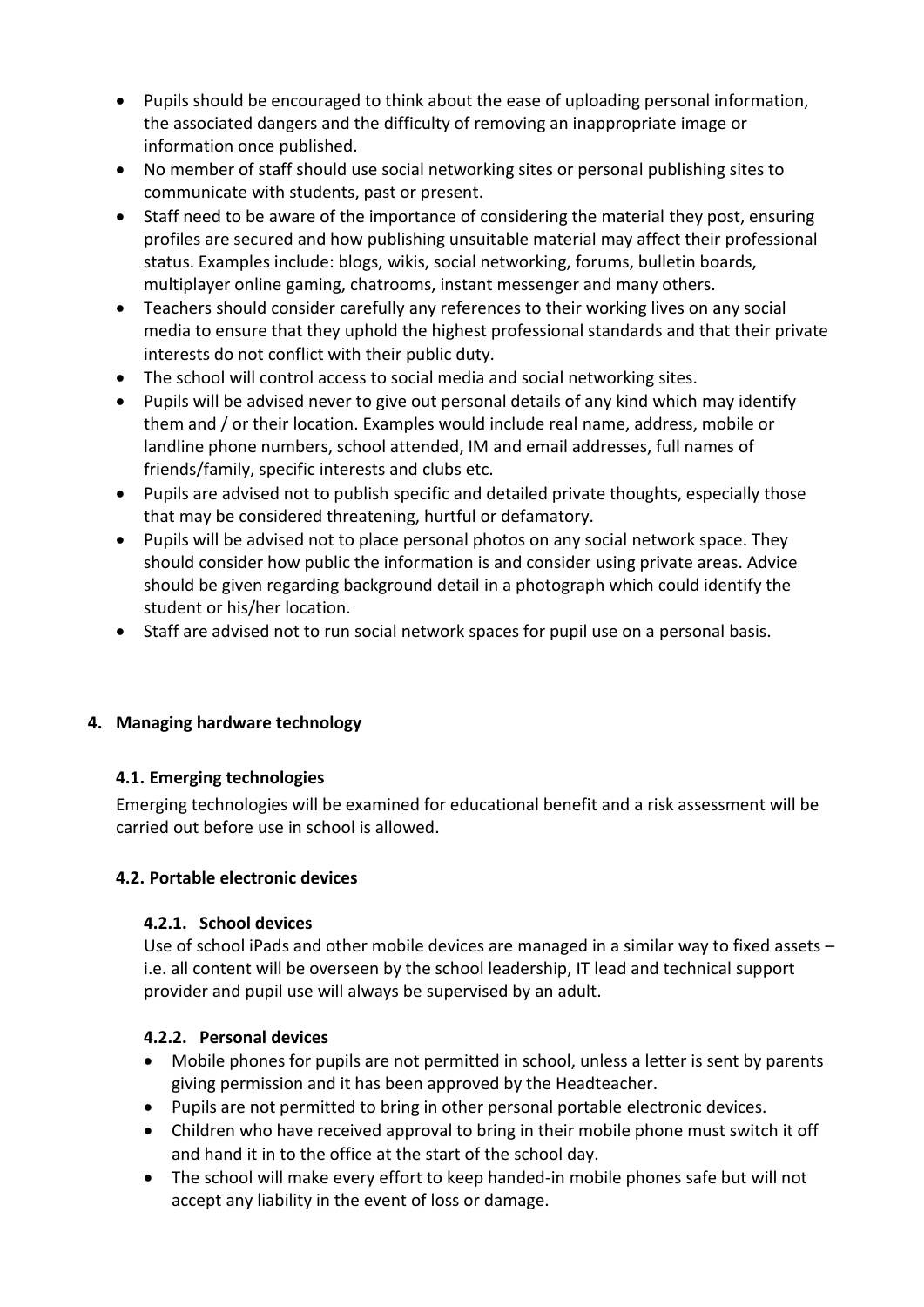Staff should follow the guidelines in the staff handbook for the use of personal portable devices. Personal phones are not to be used to take photos of pupils.

## **5. Staff responsibilities**

## **5.1. Access**

All computer users are permitted access only to those parts of the computer system which they need to enter in order to carry out their normal duties. Any other access will be regarded as unauthorised.

Should a computer user believe that they need to gain access to other parts of the computer system, they must first seek clearance from the System Manager.

# **5.2. Security**

- All PC software that is purchased, installed and supported by our IT network support provider can be assumed to be free of viruses. However, software introduced via a route other than the IT network support provider will not necessarily be free of viruses.
- Staff have a responsibility to contact technical support or IT Lead as soon as possible if they believe the virus checking package on any device is not up to date or if they think a device has a virus.
- Staff should never
	- o make copies of school software. Copying commercial software for use on more than one machine is illegal.
	- o install copies of software from others unless you have permission. If you have a legitimate need for the software you are being offered, then arrange for the school to either purchase it for you, or to check it thoroughly BEFORE it is loaded onto our systems.

## **5.3. E-mail**

## **5.3.1. Language**

All communications by e-mail (both external and internal) are to be treated as if they are permanent written communications and appropriate language and style should therefore be used at all times.

## **5.3.2. Private use of e-mail**

Whilst it is accepted that computer users may send and receive limited personal communications by e-mail, these should be minimal and the privilege not abused just as in the case of personal telephone calls. All computer users must ensure that any private use does not occur during the performance of their duties.

## **5.3.3. Unacceptable use of e-mail**

There are certain types of communication which could give rise to liability both for yourself and potentially for us. For this reason, staff should not send internally or externally or (where preventable) receive any personal or business e-mail which:

 contains pornographic, obscene, defamatory, discriminatory or insulting material, whether or not you are offended personally by it;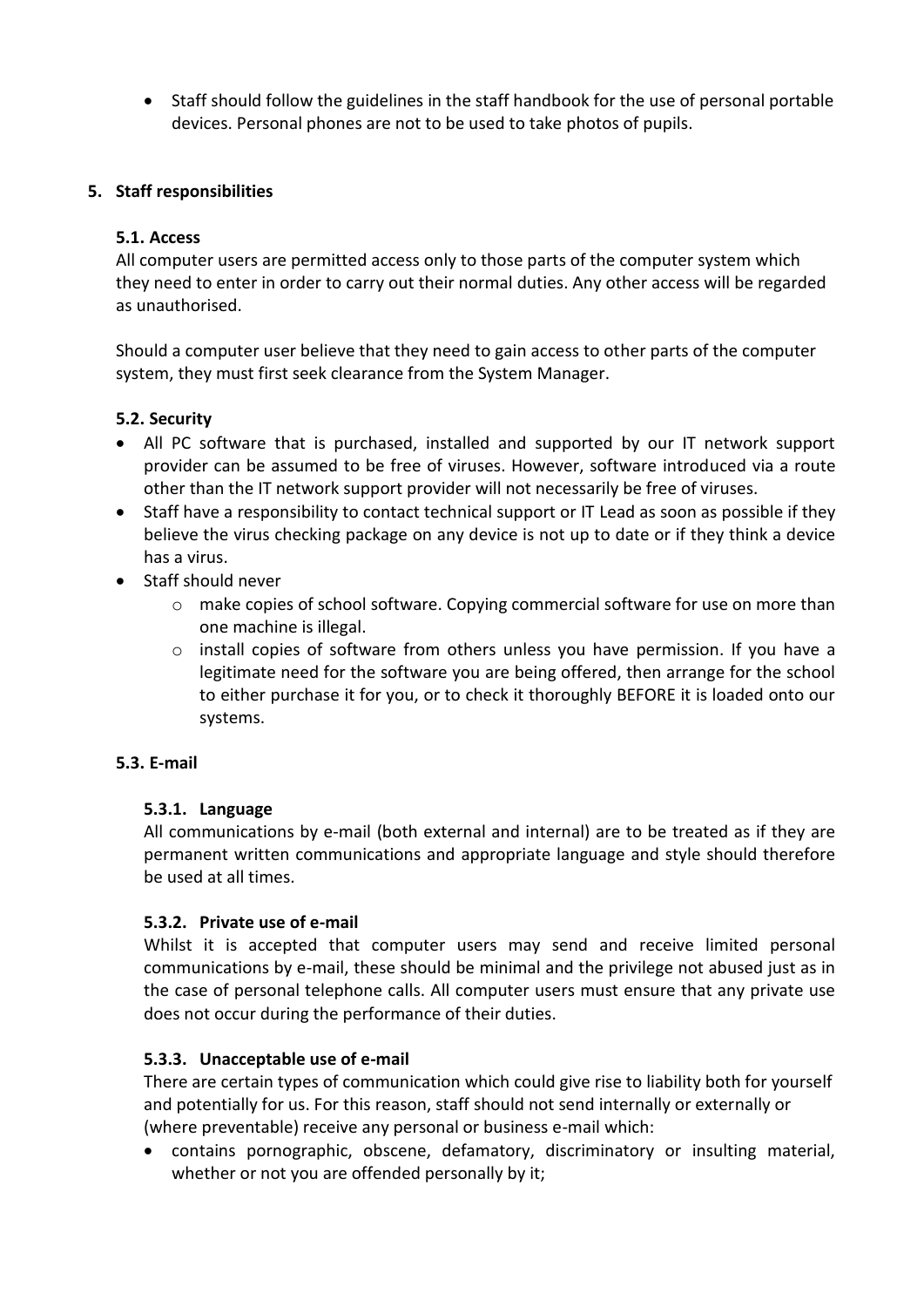- contains information that is confidential, or may have contractual or other legal implications for us, except as part of your duties;
- may damage our reputation or that of any person or organisation with which we deal;
- includes derogatory remarks about other people or organisation (even if only sent internally);
- makes representations or expresses opinions purporting to be ours. except where authorised;
- may constitute sexual, racial or other harassment.

Computer users are expressly warned that e-mail messages can be recreated even after deletion and may be used in legal proceedings.

### **5.4. Internet access**

### **5.4.1. Personal use**

As in the case of e-mail, the school recognises that employees will have a legitimate need to access the Internet and also that a reasonable amount of access for personal purposes is acceptable.

Internet use for personal banking, ordering goods, searching for information outside of the scope of work is allowed provided it is reasonable and does not infringe on the performance of your duties.

### **5.4.2. Professional use**

Internet use to support activity connected with our ongoing operation, including communication, research, administration and the development of professional knowledge is non-restricted except in so much as certain sites may be blocked by our firewall.

#### **5.4.3. Inappropriate sites**

Use of the school internet facilities to access, view, download, print or distribute pornographic, indecent, sexually explicit or obscene material or material likely to cause offence, whether or not this would constitute a criminal offence and irrespective of whether you do so during working hours or whether you personally find such material insulting or distasteful is also prohibited.

You may inadvertently access inappropriate material because of misleading site descriptions or innocent searches. If this should happen you should exit the site immediately and report to the Headteacher or, in their absence, the most senior staff member. Failure to do so with due speed may result in management concluding that you deliberately viewed the material.

#### **5.5. Monitoring of Internet and E-mail Use**

#### **5.5.1. Internet use**

All internet usage is logged automatically for security purposes. The source and destination of connection, time and number of bytes transferred are all logged.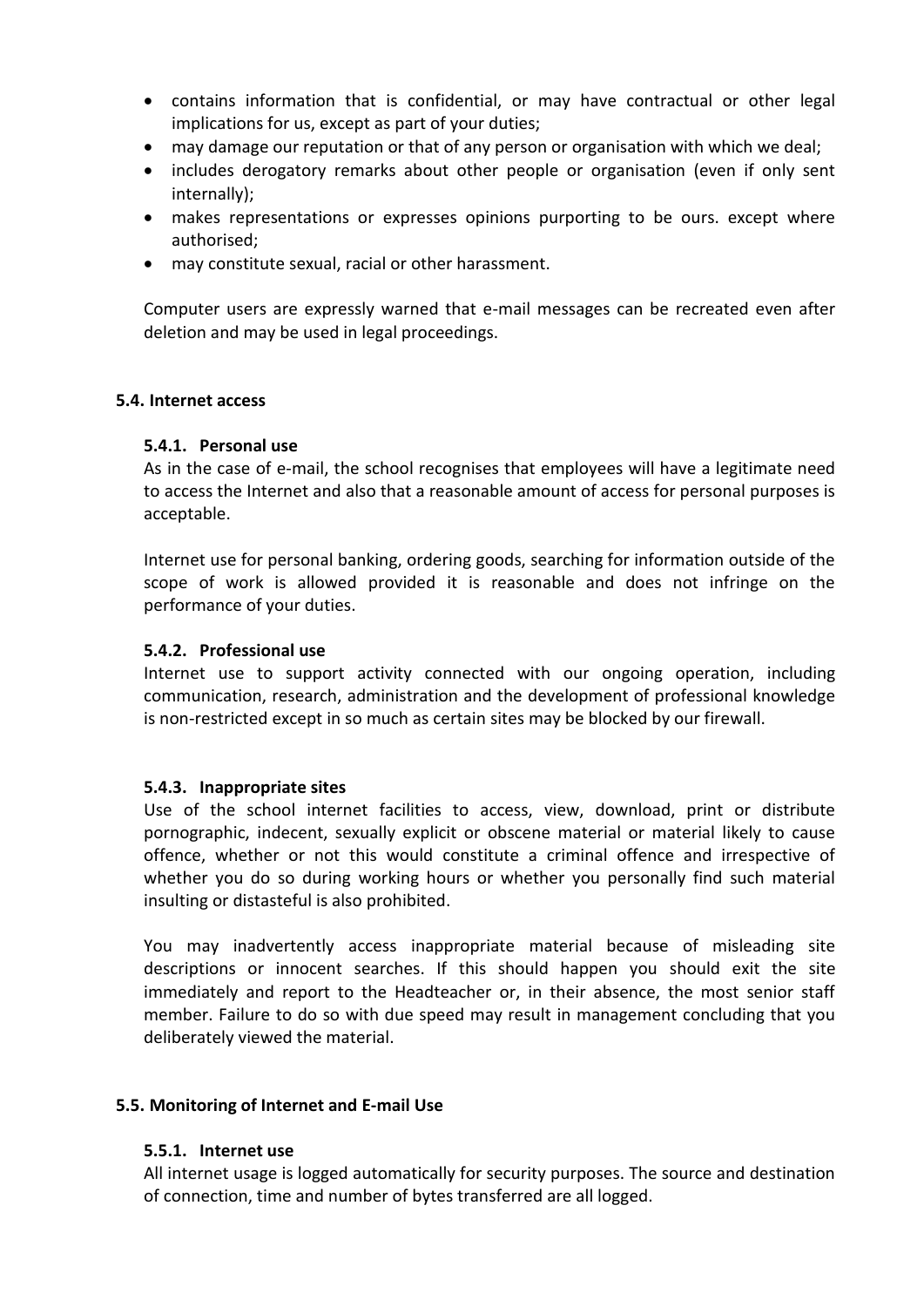## **5.5.2. Email use**

A list of mail coming in and going out (including sender, recipient, time and subject) can be viewed by senior management, via the Adept/LGFL support site, at all times.

### **5.5.3. Monitoring**

The school may also monitor staff e-mails and internet usage:

- where the title of e-mail arriving on our server or the content of or attachment to a mail checked by an IT technician or IT lead alerts them to a breach of this policy or other inappropriate behaviour and they notify an appropriate senior manager accordingly;
- where a breach of this policy, a breach of another policy, or other inappropriate behaviour is suspected;
- to check for viruses:
- if a member of staff is absent and e-mails need to be checked for work-reIated reasons.

In most cases the IT lead or senior management will specifically warn staff before introducing continuous monitoring of their internet usage or e-mails. However, in limited circumstances (for example - where warning staff in this way would prejudice an investigation) the school may monitor without giving specific warning of this first.

Monitoring and checking of internet usage and e-mail will be conducted only by an appropriate senior manager.

All computer users should note that marking e-mails as 'personal' does not mean that management will not in some circumstances see their content or attachments. If staff do not wish senior management to read private e-mails they should make alternative arrangements that do not involve school property (for example, text messaging or web based email).

Senior management may override any passwords or require computer users to disclose any passwords in order to facilitate access to any e-mail message for a reason set out above.

## **5.6. Consequences of breach of this policy**

Failure to comply with any aspect of this policy without good reason could result in the removal of privileges to use the computer system for personal purposes and/or, in the case of employees, in disciplinary action being taken, and in the case of non-employees (such as volunteers and student teachers), termination of the relationship and/or legal action.

## **5.6.1. Misconduct**

The following will be regarded as gross misconduct;

- Serious breach of the school virus policy;
- sending an e-mail which may materially damage the school's reputation or that of one of any person or organisation with which we deal;
- sending an email which constitutes sexual, racial or other harassment;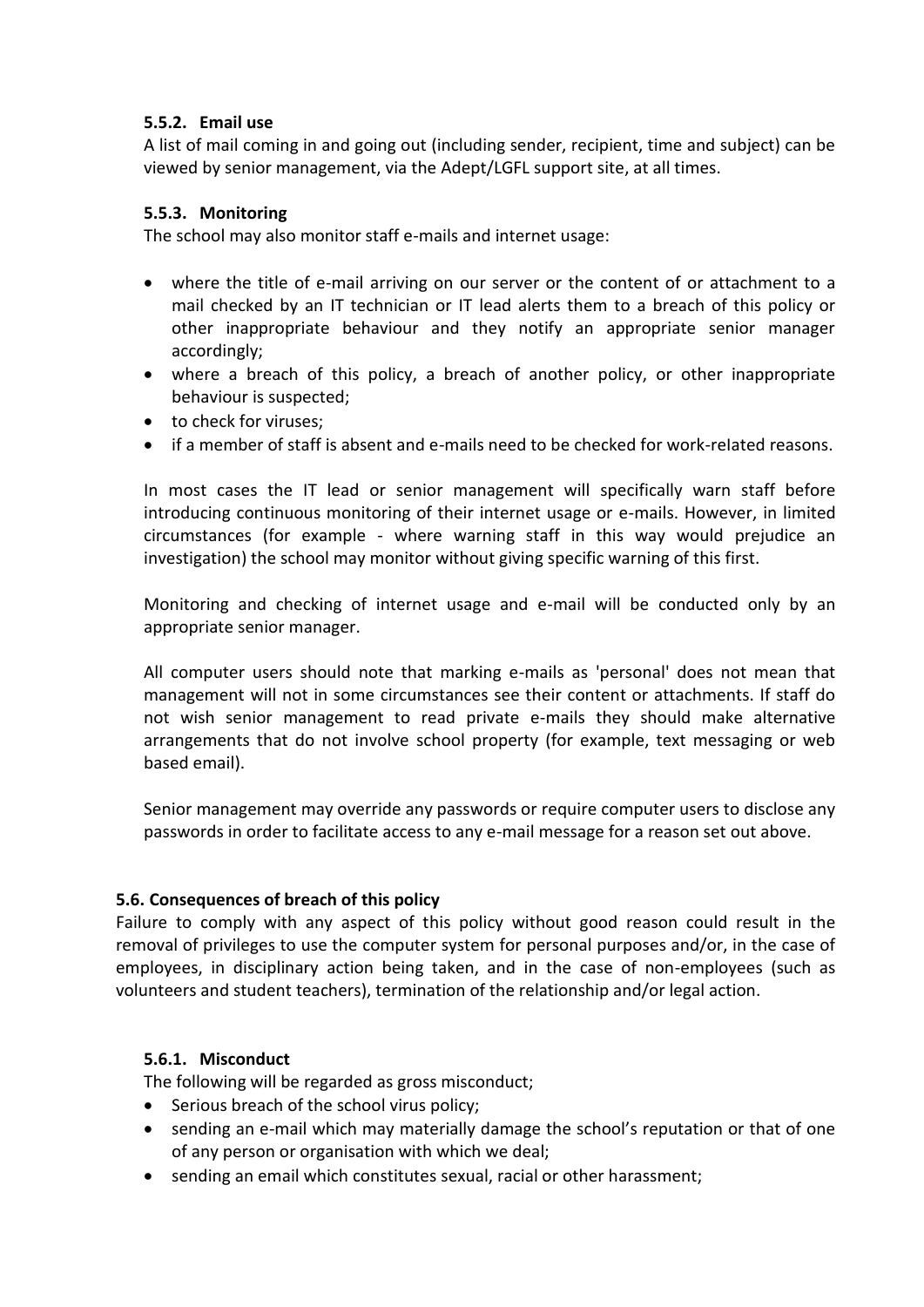deliberately using school internet facilities to access, view, download, print or distribute pornographic, indecent, sexually explicit or obscene material or material likely to cause offence.

Computer users are specifically warned that there are a number of criminal offences that may arise from the misuse of our computer systems and that the school reserves the right to inform the police if we believe that such an offence may have been committed.

### **5.7. Data protection**

### **5.7.1. Guidance on handling personal data in the computer system**

We all need to be mindful of our legal obligations when creating, storing or circulating information about individuals. Information relating to any identifiable individual which is created on our computer systems (e.g. a word document or e-mail) counts as "personal data" for the purposes of the Data Protection Act 1998.

Once we hold personal data about an individual we have obligations relating to that data. We must ensure that the data is accurate, not excessive or irrelevant and we can "process" the data only if strict conditions are satisfied. In brief, most data can be processed for legitimate reasons but sensitive information {e.g. about an individual's health) cannot usually be processed without specific consent. Circulating, retaining and even deleting information counts as processing.

See our Data Protection policy for more information

## **5.7.2. Right to access personal data**

Individuals have a right to see personal data that is held about them on our computer system. We may also have to disclose documents, including e-mails in the context of legal proceedings (whether or not they count as personal data.).

## **5.7.3. Guidance on handling personal data in the computer system**

Against this background here is some practical guidance on handling information about individuals held on computer:

- Beware what you say in e-mail messages. If sending an e-mail about an individual, remember that this is likely to be processing personal data. This means that the individual may seek access to it and we have data protection obligations in respect of it.
- Consider whether a telephone call would be a more appropriate means of communicating the information.
- Never ask for or send information about someone's health or other sensitive details unless they have specifically agreed to this or you know that you are acting within the limits of the Data Protection Act.
- Remember that describing an individual by their initials ("ABC") or indirectly ("you know who..') will often still count as processing data about the individual.
- Be careful about creating documents containing opinions about an individual. Personal data includes opinions about individuals, not just facts.
- Never make "throw-away" remarks about individuals in e-mails, assuming that they won't see them. Subject access requests are becoming more common and this sort of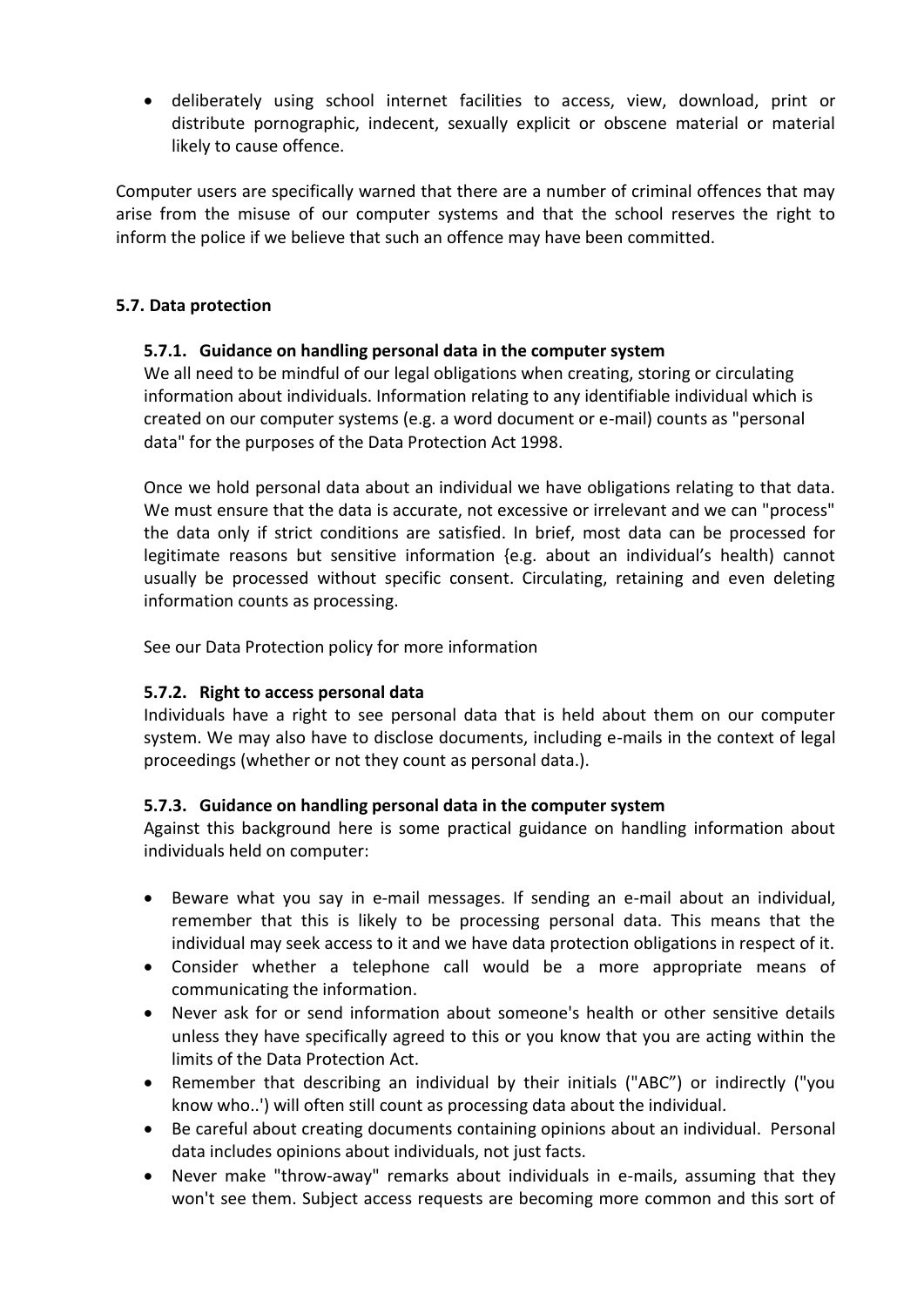remark can lead to legal liability. Remember that e-mails are not a secure method of communication and can be forwarded very easily to individuals other than the intended recipients both deliberately and by mistake.

## **6. Managing risk & concerns**

### **6.1. Internet access authorisation**

- Authorisation is as individuals and usage is fully supervised. Normally all pupils will be granted Internet access.
- Parents will be informed that pupils will be provided with supervised Internet access.
- Parents will be asked to sign an acceptable use form for their child and grant permission for them to access the internet, which lasts the duration of their child's education at the school (see Appendix A)
- The school will keep a record of all pupils who are granted Internet access or if a pupil's access is withdrawn.
- At Key Stage 1, access to the Internet will be by adult demonstration with occasional directly supervised access to specific, approved on-line materials, usually within closed systems such as Espresso.

## **6.2. How will the risks be assessed?**

- Methods to identify, assess and minimise risks will be reviewed regularly.
- Governors will ensure that the E-safety policy is implemented and compliance with the policy monitored.
- If staff or pupils discover unsuitable sites, the URL (address) and content must be reported to the Internet Service Provider via the IT lead.

## **6.3. Reporting unsuitable content**

- If staff or pupils discover unsuitable sites, the URL (address) and content must be reported to the Internet Service Provider (currently LGfL) via the IT lead and/or our IT Technical service provider (currently Adept: Rajib Ahmed <rajib.ahmed@adept.co.uk>)
- Training should be available to staff in the evaluation of Web materials and methods of developing students' critical attitudes.

## **6.4. Complaints**

- Complaints of Internet misuse will be dealt with under the School's Complaints Procedure.
- Any complaint about staff misuse must be referred to the Head teacher; if the complaint is about the Head teacher this should be reported to the Chair of Governors.
- All e–Safety complaints and incidents will be recorded by the school including any actions taken.
- Pupils and parents will be informed of the complaints procedure. Parents and pupils should work in partnership with staff to resolve issues.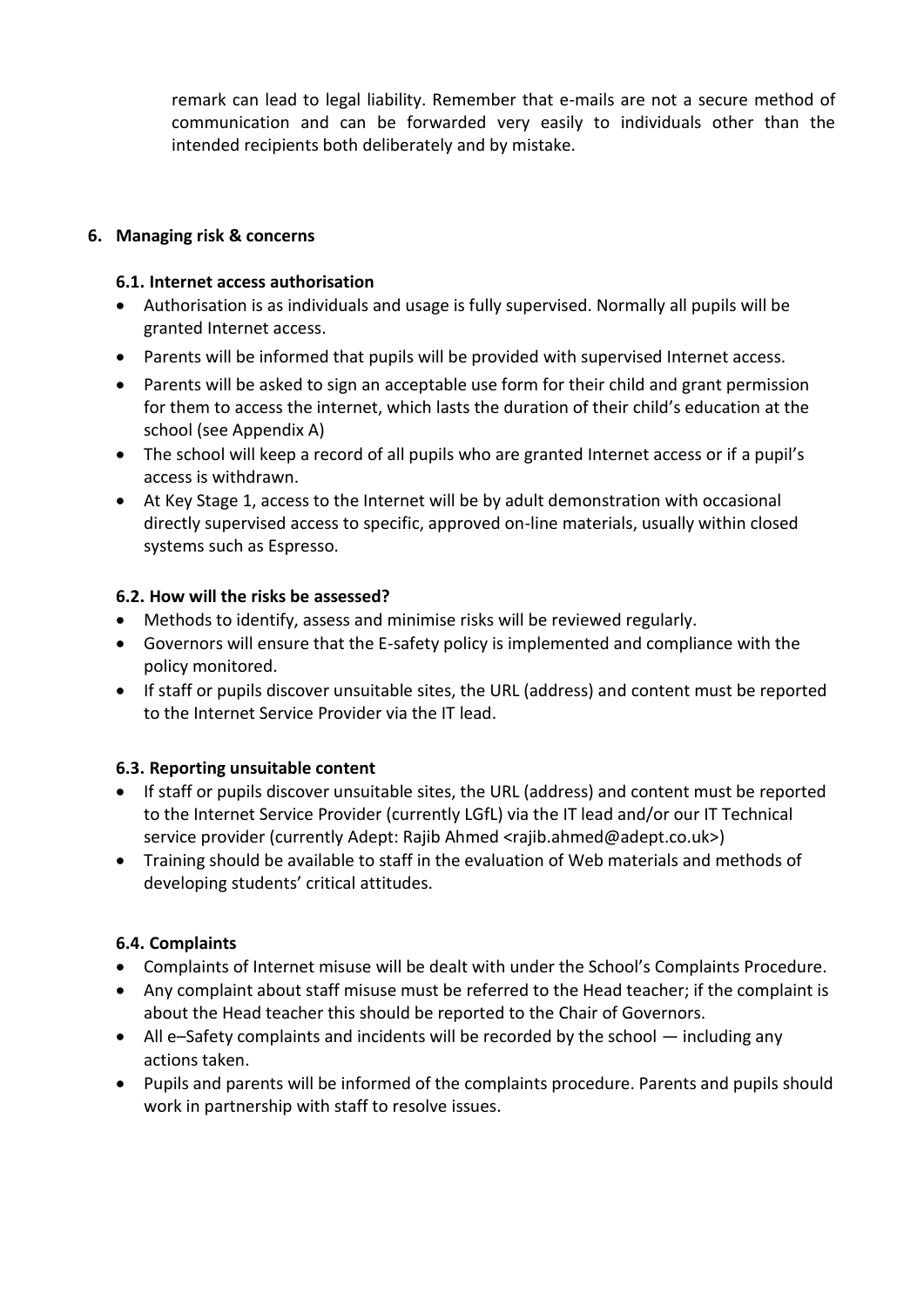# **7. Communication of the policy**

## **7.1. How will the policy be introduced to pupils?**

- Rules for Internet access will be posted in all rooms where computers are used.
- Pupils will be informed that Internet use will be monitored.
- Instruction in responsible and safe use should precede Internet access.
- The first lesson of every half term will be on E-Safety, including responsible Internet use covering both school and home use.

# **7.2. How will staff be consulted/trained?**

- All staff must accept the terms of the 'Responsible Internet Use' statement (see Appendix 3) before using any Internet resource in school.
- All staff will be provided with a copy of this policy, and its importance and the requirement to read and abide by the terms explained.
- Staff should be aware that Internet traffic can be monitored and traced to the individual user. Discretion and professional conduct is essential.
- The monitoring of Internet use is a sensitive matter. Staff who operate monitoring procedures should be supervised by SLT.
- Staff development in safe and responsible Internet use, and on the school Internet policy will be provided as required.

# **7.3. How will parents' support be enlisted?**

- Parents' attention will be drawn to the School E-safety Policy in newsletters and on the website.
- Internet issues will be handled sensitively to inform parents without undue alarm.
- A partnership approach with parents will be encouraged. This could include demonstrations, practical sessions and suggestions for safe Internet use at home.
- Advice on filtering systems and educational and leisure activities that include responsible use of the Internet will be made available to parents.
- Interested parents will be referred to organisations such as PIN, Parents Online and NCH Action for Children (URLs in reference section).

## **8. E-safety**

# **8.1. Cyberbullying**

Cyberbullying is defined as "The use of Information Communication Technology, particularly mobile phones and the internet to deliberately hurt or upset someone" DCSF 2007.

It is essential that pupils, staff and parents and carers understand how cyberbullying is different from other forms of bullying, how it can affect people and how to respond and combat misuse.

Promoting a culture of confident users will support innovation and safety. DfE and Childnet have produced resources and guidance that will be used to give practical advice and guidance on cyberbullying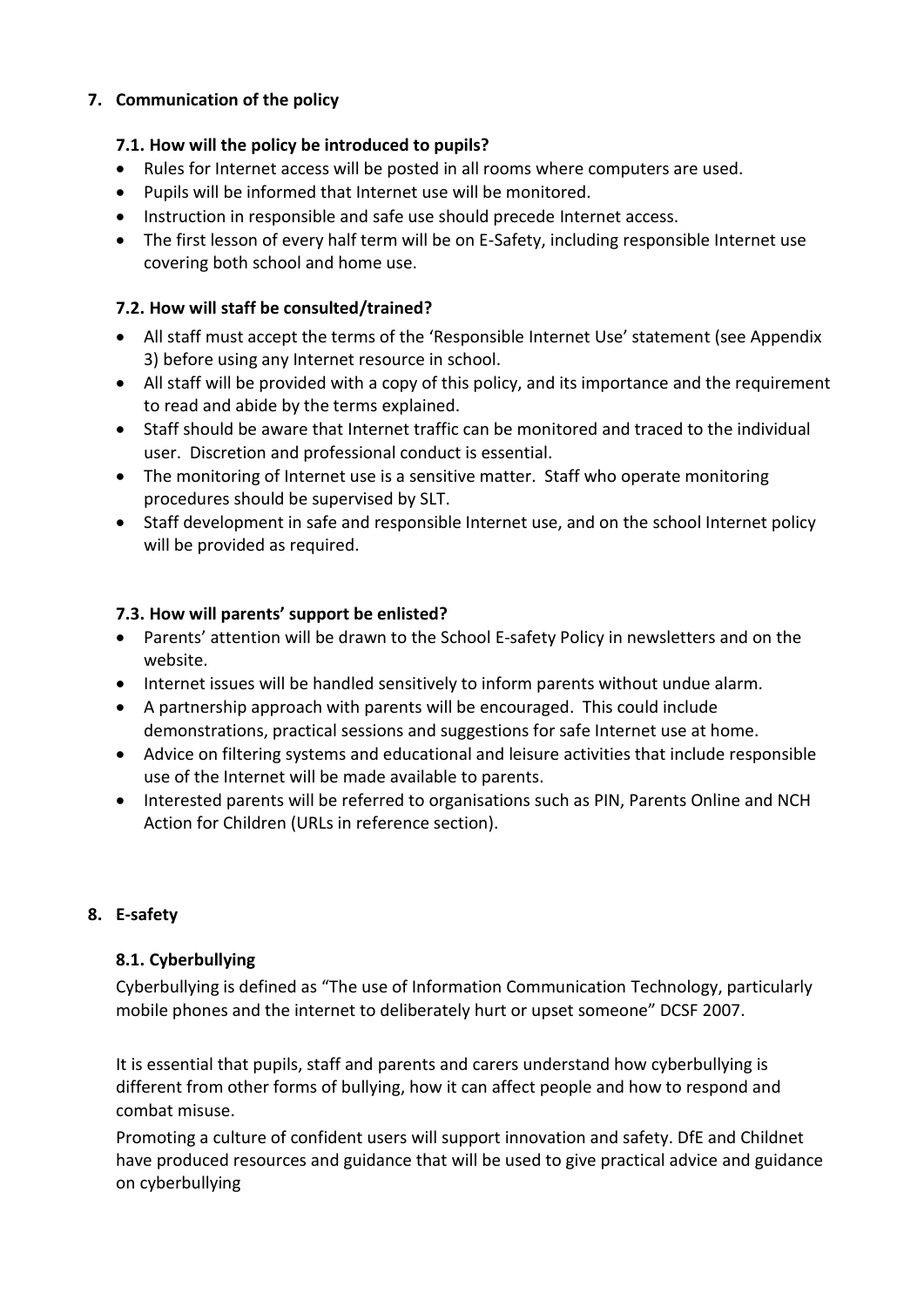Cyberbullying (along with all forms of bullying) will not be tolerated in school. As for bullying generally, procedures in place to investigate incidents or allegations of bullying and all incidents of cyberbullying reported to the school will be recorded.

Pupils, staff and parents/carers will be advised to keep a record of the bullying as evidence.

The school will take steps to identify bullying behaviour, where appropriate, such as examining system logs, identifying and interviewing possible witnesses, and contacting the service provider and the police, if necessary.

# **8.2. Sexting**

Children in Year 5 and 6 will be informed about the implications of sexting and how, once a picture has been sent, this image can never fully be removed from the world wide web.

# **8.3. Pornography**

Many children will come across some type of pornographic content when searching the Internet. Children are taught about what to do if they come across this type of material and who to speak to.

## **8.4. Consequences**

Any concerns with content may be recorded and dealt with in the following ways:

- a) The user will be asked to remove any material deemed to be inappropriate or offensive.
- b) The material will be removed by the site administrator if the user does not comply.
- c) Access to the LP for the user may be suspended.
- d) The user will need to discuss the issues with a member of SLT before reinstatement.
- e) A pupil's parent/carer may be informed.

For more serious cases, pupils posting inappropriate material may be dealt with according to our Behaviour policy.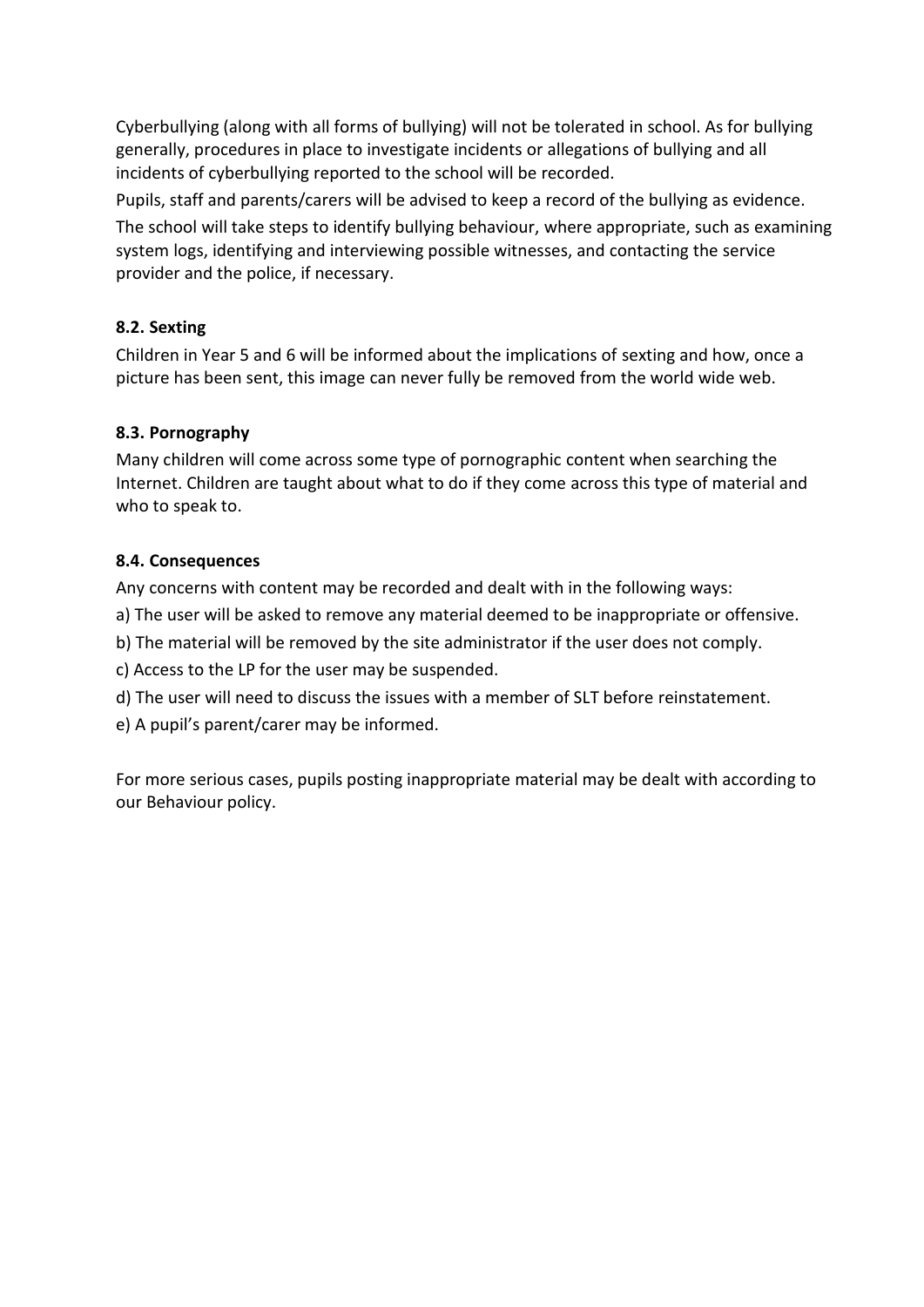

**APPENDIX 1: SOHO PARISH PRIMARY SCHOOL INTERNET USE & PG FILM CONSENT FORM** 

| Full name of child   |  |
|----------------------|--|
| (in BLOCK CAPITALS): |  |

#### **INTERNET ACCESS - ACCEPTABLE USE AGREEMENT**

As part of the school's curriculum we offer pupils supervised access to the Internet.

In order to reduce the risk of accidentally accessing inappropriate material, the school employs a service provider that prevents access to listed undesirable sites and has a stringent firewall; however, no system is fool proof.

We require your written permission for your child to have access to the Internet.

**I understand that my child will use the Internet at school. I understand that the school will take all reasonable precautions to ensure that my child does not gain access to inappropriate material. I understand that pupils will be held accountable for their own actions.** 

**Parent's or guardian's signature: \_\_\_\_\_\_\_\_\_\_\_\_\_\_\_\_\_\_\_\_\_\_\_\_\_\_ Date: \_\_\_\_\_\_\_\_\_\_\_\_\_\_\_\_\_\_\_\_\_** 

#### **WATCHING PG FILMS & VIDEO CLIPS**

We like to make use of modern technologies throughout the curriculum and sometimes take the opportunity to use feature films and associated resources for education or enrichment activities.

There are occasions when the materials have been classified PG which stands for Parental Guidance. This means a film is suitable for general viewing, but some scenes may be unsuitable for younger children. A PG film should not disturb a child aged around eight or older.

We will always assess whether or not we feel a film / clip is suitable for the class prior to showing it. We ask for your permission to use PGfilms that we deem to be acceptable for the age, maturity and well-being of your child.

**I give permission for my child to watch films and clips that have a PG classification.** 

**Parent's or guardian's signature: \_\_\_\_\_\_\_\_\_\_\_\_\_\_\_\_\_\_\_\_\_\_\_\_\_\_ Date: \_\_\_\_\_\_\_\_\_\_\_\_\_\_\_\_\_\_\_\_\_**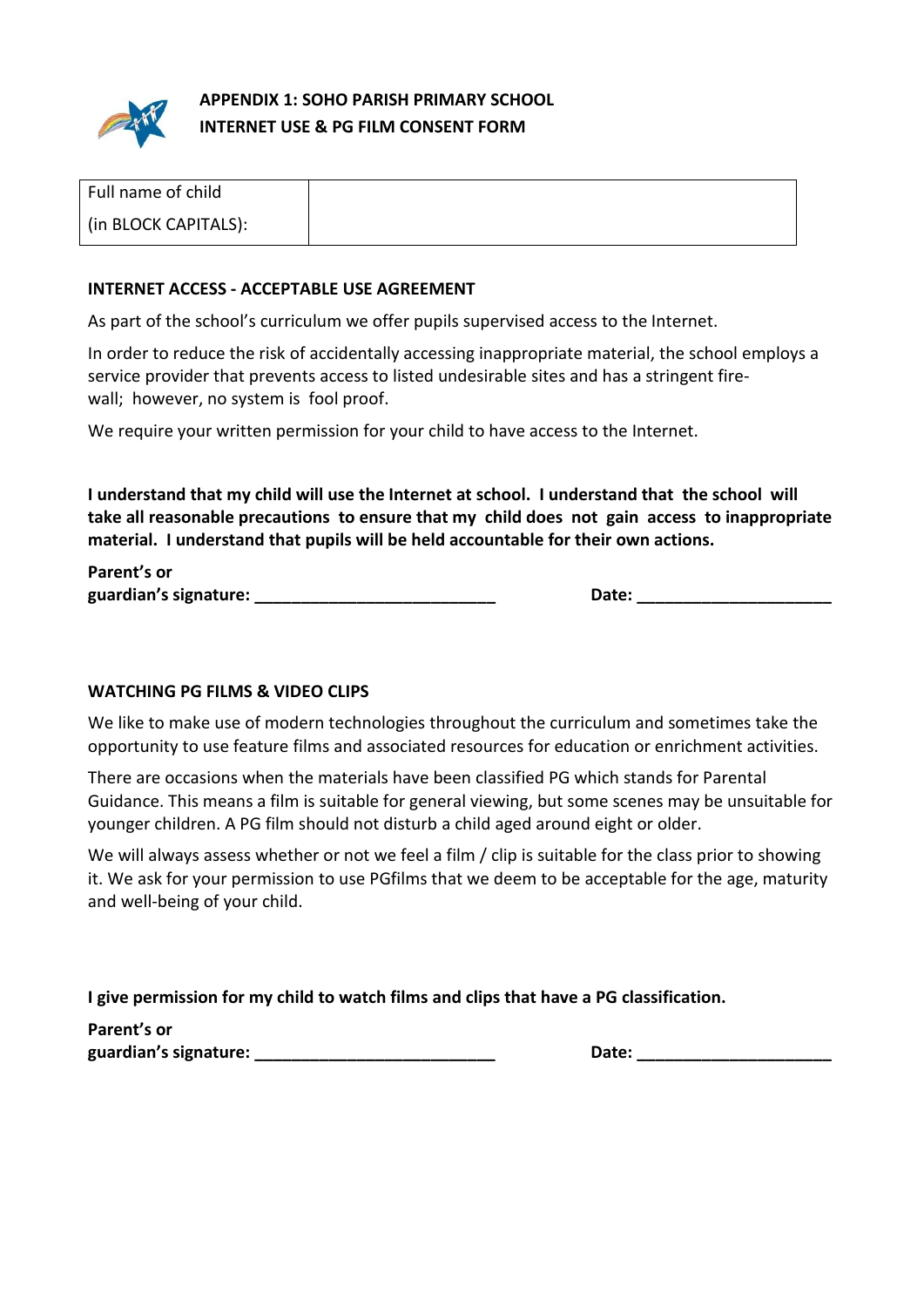## **APPENDIX 2: Responsible Use of the Internet and E-mail Agreement - PUPIL**

The school has installed computers with Internet and email access to help our learning. These rules will keep us safe and help us be fair to others.

• I will not change or create any passwords or login procedures on the computers

- I will not interfere with or knowingly change any settings in the computer
- I will not install or delete any software on the school's computers

• I will not bring in memory storage devices such as hard/flash drives/USB sticks etc. from outside school unless I have been given permission

- I will not access or change other people's work files
- I will only use the computers for school work and homework, unless given permission

• I will ask permission from a member of staff before using the Internet and email. I know that I should not use the internet or be in a room without a staff member present

• I will only use my school e-mail address in school

• I will only email people my teacher has approved. The messages I send will be polite and responsible

• I will never give my home address, telephone number or photograph or arrange to meet someone I have contacted on the Internet or by e-mail

• I will report to an adult any unpleasant material or messages sent to me or that I see while using a search engine

• I understand that the school may check my computer files and may look at the Internet sites I visit

• I understand that if I do not follow these rules I will not be allowed to use the Internet and email or any of the school's computers

• I will follow the school rules when using the internet and treat others with the same respect I afford them in person. I will not use my mobile phone or the internet to send unkind messages or to make somebody else feel threatened, sad or bullied.

• I understand that it is against the rules of social networking sites for children under 13 to become a member, so I will not join Facebook, Twitter or any other similar site.

Pupil name........................................... Signed............................................... Date ........................